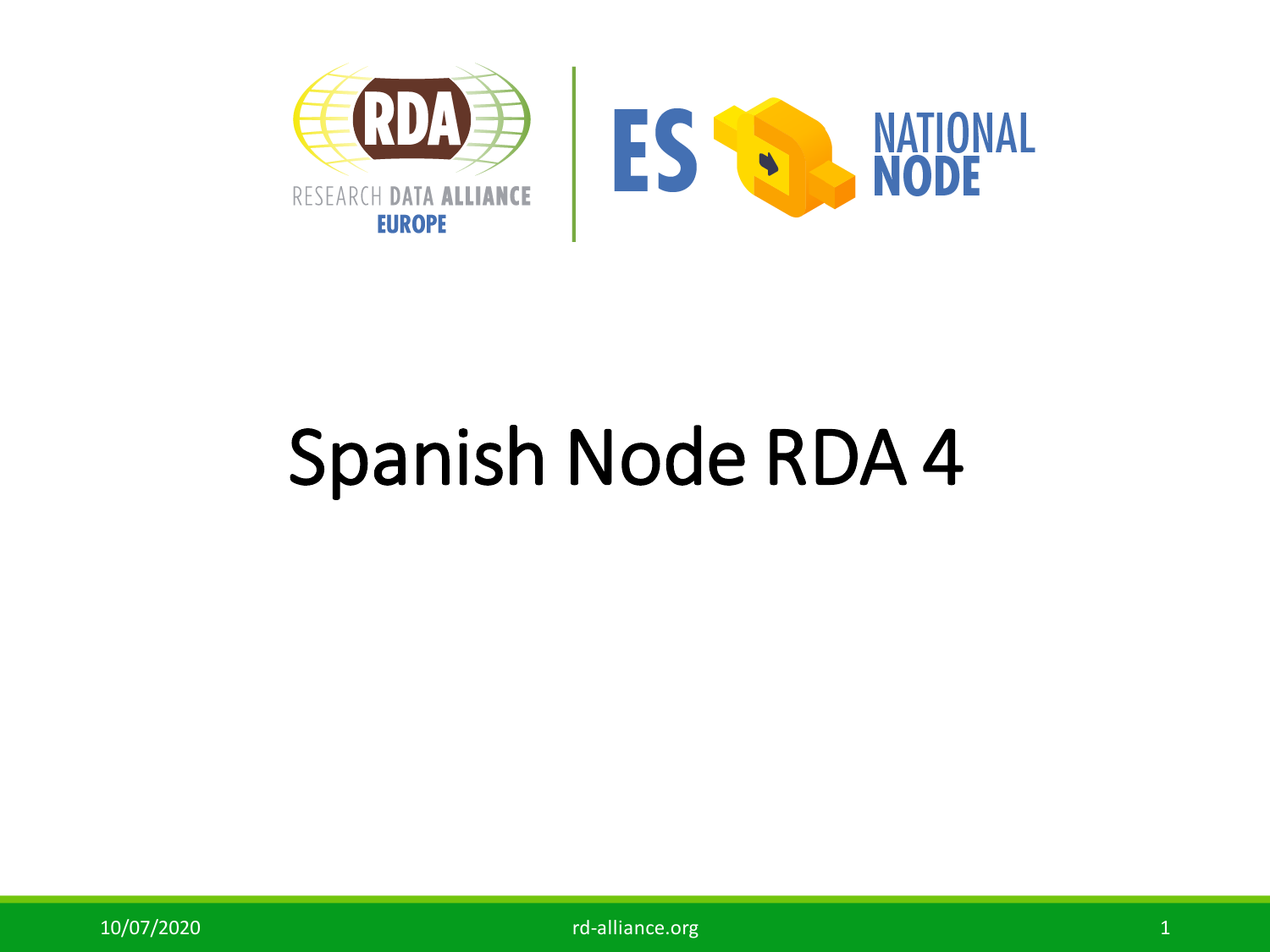

## RDA in Spain

- > national focus in a global context
- > RDA national and regional bodies
- > Bringing in the HPC and big data point of view within important research communities
- **363** registered RDA members in Spain
- ▶ 17 new members as part of the COVID-19 working groups











10/07/2020 rd-alliance.org 2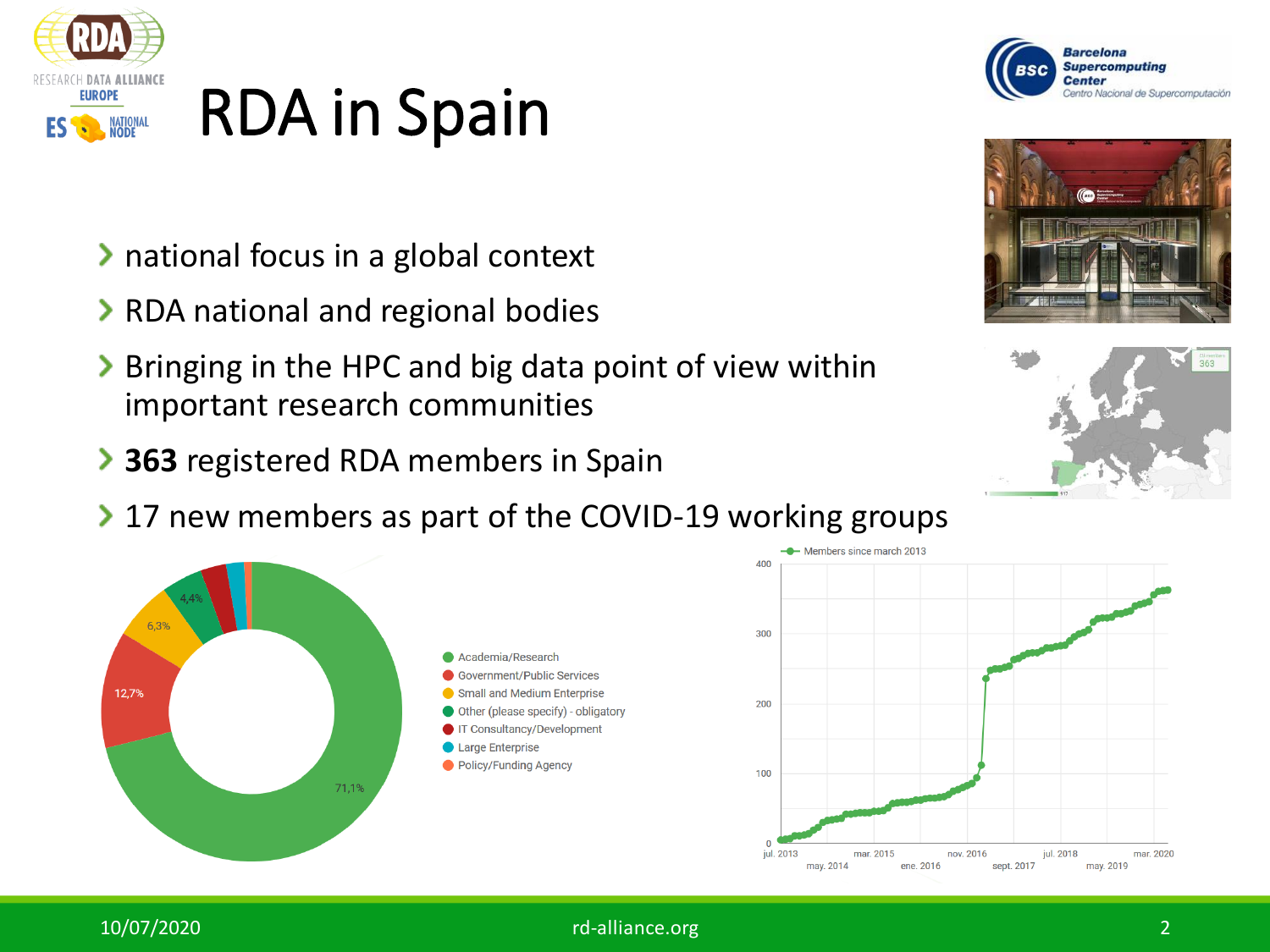

- Increase the presence in RDA of actors involved in research data in Spain
- Advertise funding opportunities and help the Spanish community to reach them
- Support data research at a local level and strengthen the relations with other national groups
- Promote RDA recommendations in the region
- Give visibility and support to Spanish initiatives on the exchange of open research data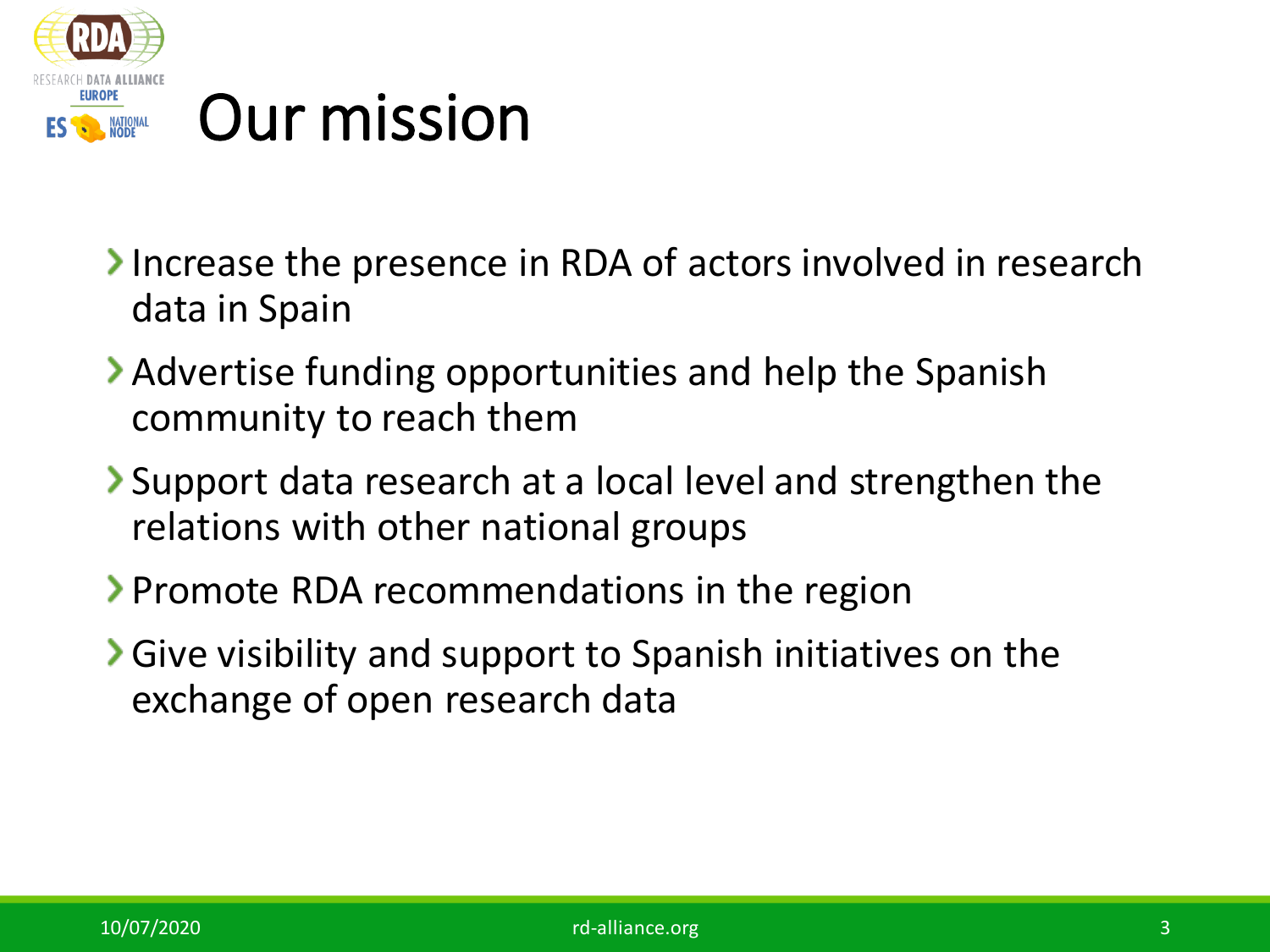

## What has happened so far?

- **>** RDA Spain Kick-Off at the RES Annual Meeting 2018 in Valencia
- ▶ RDA Meeting at Ibergrid2019 Conference in Santiago de Compostela
- Relations established with other RDA EU 4.0 National nodes and relevant EU initiatives
- **Supported Spanish participation in RDA Global Events**
- RDA Europe 4.0 grants to support the **Adoption of RDA Recommendations and Outputs**:



Improving the Copernicus Climate Data Store metadata scheme with the "RDA metadata standards repository"



Template for reproducible, shareable and achievable data analysis

**RDA Europe Ambassadors**: https://www.rd-alliance.org/rda[disciplines/rda-europe-ambassadors](https://www.rd-alliance.org/rda-disciplines/rda-europe-ambassadors)